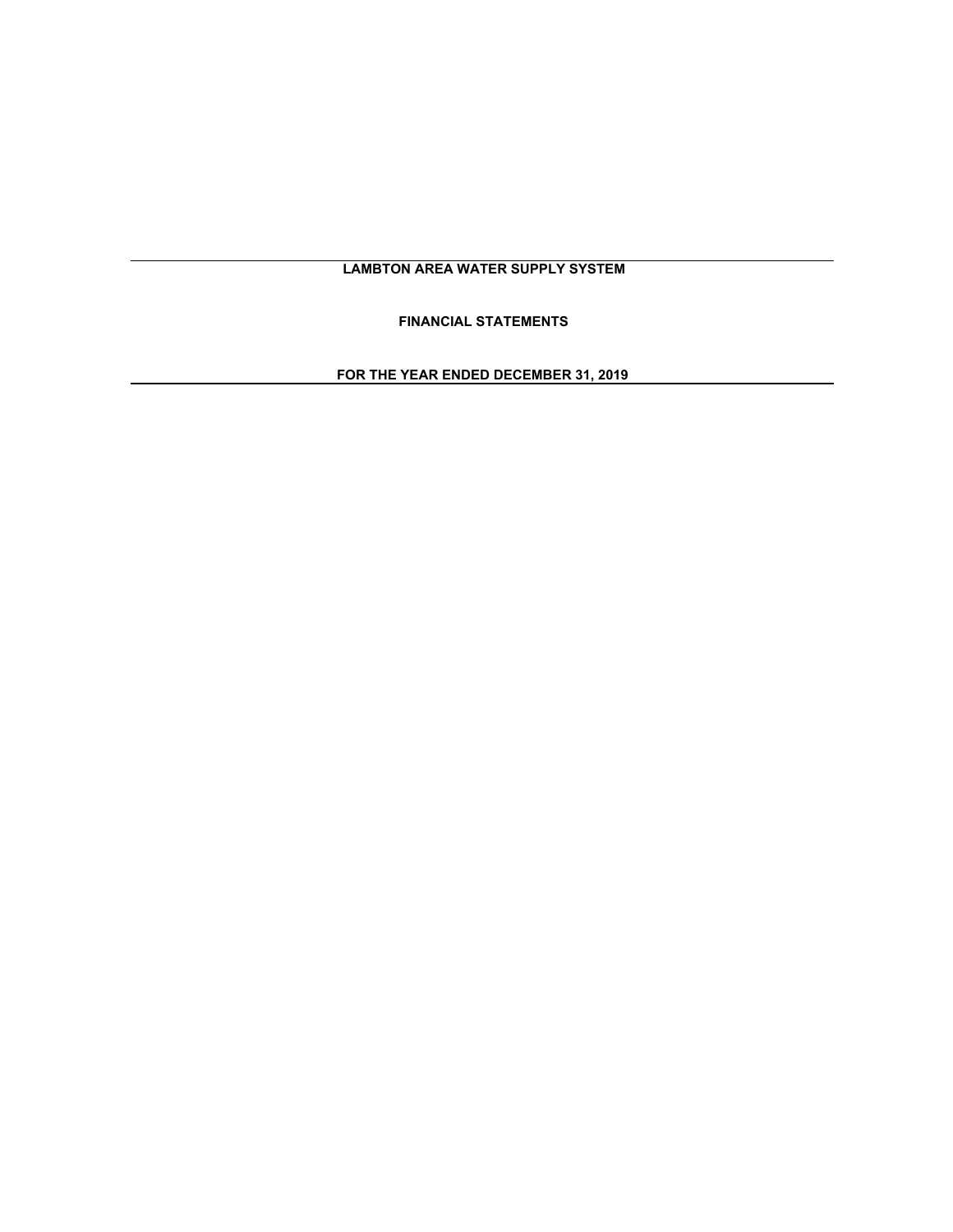#### **LAMBTON AREA WATER SUPPLY SYSTEM INDEX TO FINANCIAL STATEMENTS FOR THE YEAR ENDED DECEMBER 31, 2019**

| <b>INDEPENDENT AUDITOR'S REPORT</b>         | $1 - 2$   |
|---------------------------------------------|-----------|
| <b>FINANCIAL STATEMENTS</b>                 |           |
| <b>Statement of Financial Position</b>      | 3         |
| <b>Statement of Operations</b>              | 4         |
| Statement of Change in Net Financial Assets | 5         |
| <b>Statement of Cash Flow</b>               | 6         |
| Notes to the Financial Statements           | $7 - 10$  |
| <b>SCHEDULES</b>                            |           |
| Schedules of Tangible Capital Assets        | $11 - 12$ |
| Schedule of Accumulated Surplus             | 13        |
| Schedule of Continuity of Reserves          | 14        |

#### **CONTENTS**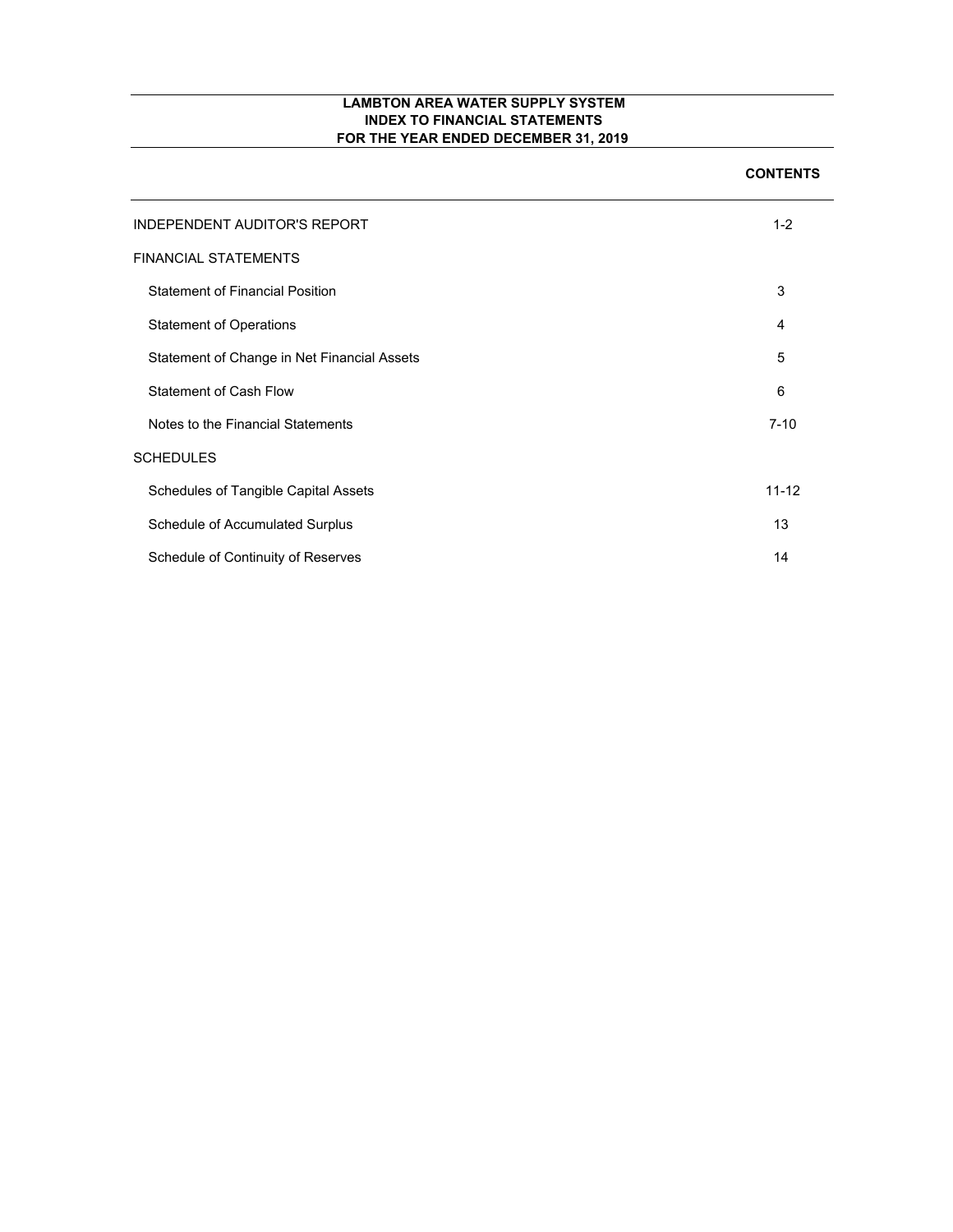

# **Independent Auditor's Report**

**To the Members of the Lambton Area Water Supply System**

#### **Opinion**

We have audited the financial statements of the Lambton Area Water Supply System (the Organization), which comprise the statement of financial position as at December 31, 2019, and the statements of operations, change in net financial assets and cash flow for the year then ended, and notes to the financial statements, including a summary of significant accounting policies.

In our opinion, the accompanying financial statements present fairly, in all material respects, the financial position of the Lambton Area Water Supply System as at December 31, 2019, and its results of operations, its change in net financial assets, and its cash flows for the year then ended in accordance with Canadian public sector accounting standards.

#### **Basis for Opinion**

We conducted our audit in accordance with Canadian generally accepted auditing standards. Our responsibilities under those standards are further described in the Auditor's Responsibilities for the Audit of the Financial Statements section of our report. We are independent of the Organization in accordance with the ethical requirements that are relevant to our audit of the financial statements in Canada, and we have fulfilled our other ethical responsibilities in accordance with these requirements. We believe that the audit evidence we have obtained is sufficient and appropriate to provide a basis for our opinion.

**Responsibilities of Management and Those Charged with Governance for the Financial Statements**

Management is responsible for the preparation and fair presentation of these financial statements in accordance with Canadian public sector accounting standards, and for such internal control as management determines is necessary to enable the preparation of financial statements that are free from material misstatement, whether due to fraud or error.

In preparing the financial statements, management is responsible for assessing the Organization's ability to continue as a going concern, disclosing, as applicable, matters related to going concern and using the going concern basis of accounting unless management either intends to liquidate the Organization or to cease operations, or has no realistic alternative but to do so.

Those charged with governance are responsible for overseeing the Organization's financial reporting process.

**Auditor's Responsibilities for the Audit of the Financial Statements**

Our objectives are to obtain reasonable assurance about whether the financial statements as a whole are free from material misstatement, whether due to fraud or error, and to issue an auditor's report that includes our opinion. Reasonable assurance is a high level of assurance, but is not a guarantee that an audit conducted in accordance with Canadian generally accepted auditing standards will always detect a material misstatement when it exists. Misstatements can arise from fraud or error and are considered material if, individually or in the aggregate, they could reasonably be expected to influence the economic decisions of users taken on the basis of these financial statements.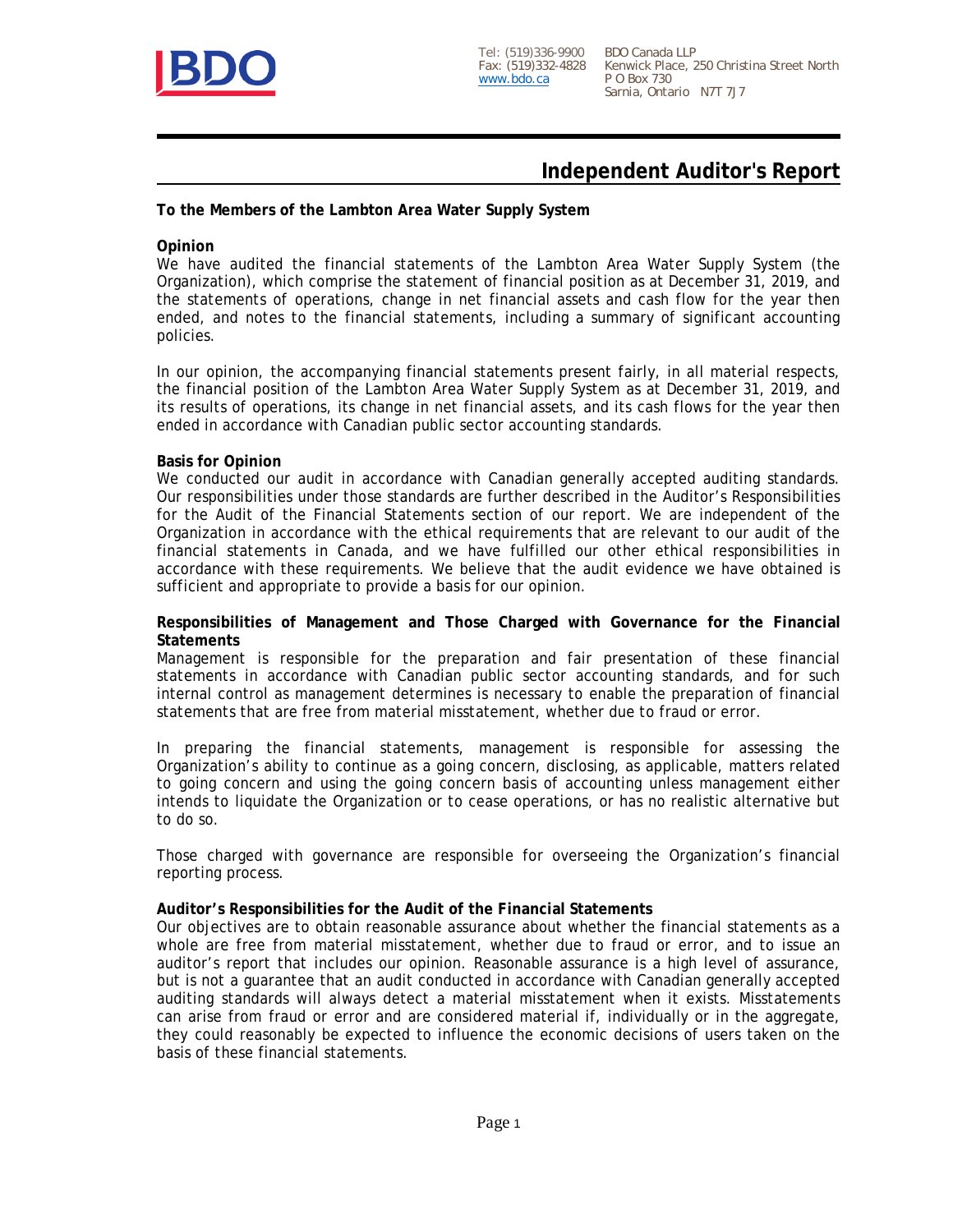

#### **Auditor's Responsibilities for the Audit of the Financial Statements - continued**

As part of an audit in accordance with Canadian generally accepted auditing standards, we exercise professional judgment and maintain professional skepticism throughout the audit. We also:

- Identify and assess the risks of material misstatement of the financial statements, whether due to fraud or error, design and perform audit procedures responsive to those risks, and obtain audit evidence that is sufficient and appropriate to provide a basis for our opinion. The risk of not detecting a material misstatement resulting from fraud is higher than for one resulting from error, as fraud may involve collusion, forgery, intentional omissions, misrepresentations, or the override of internal control.
- Obtain an understanding of internal control relevant to the audit in order to design  $\bullet$ audit procedures that are appropriate in the circumstances, but not for the purpose of expressing an opinion on the effectiveness of the Organization's internal control.
- Evaluate the appropriateness of accounting policies used and the reasonableness of accounting estimates and related disclosures made by management.
- Conclude on the appropriateness of management's use of the going concern basis of  $\bullet$ accounting and, based on the audit evidence obtained, whether a material uncertainty exists related to events or conditions that may cast significant doubt on the Organization's ability to continue as a going concern. If we conclude that a material uncertainty exists, we are required to draw attention in our auditor's report to the related disclosures in the financial statements or, if such disclosures are inadequate, to modify our opinion. Our conclusions are based on the audit evidence obtained up to the date of our auditor's report. However, future events or conditions may cause the Organization to cease to continue as a going concern.
- Evaluate the overall presentation, structure and content of the financial  $\bullet$ statements, including the disclosures, and whether the financial statements represent the underlying transactions and events in a manner that achieves fair presentation.

We communicate with those charged with governance regarding, among other matters, the planned scope and timing of the audit and significant audit findings, including any significant deficiencies in internal control that we identify during our audit.

# BDO Canada LLP

Chartered Professional Accountants, Licensed Public Accountants

Sarnia, Ontario May 28, 2020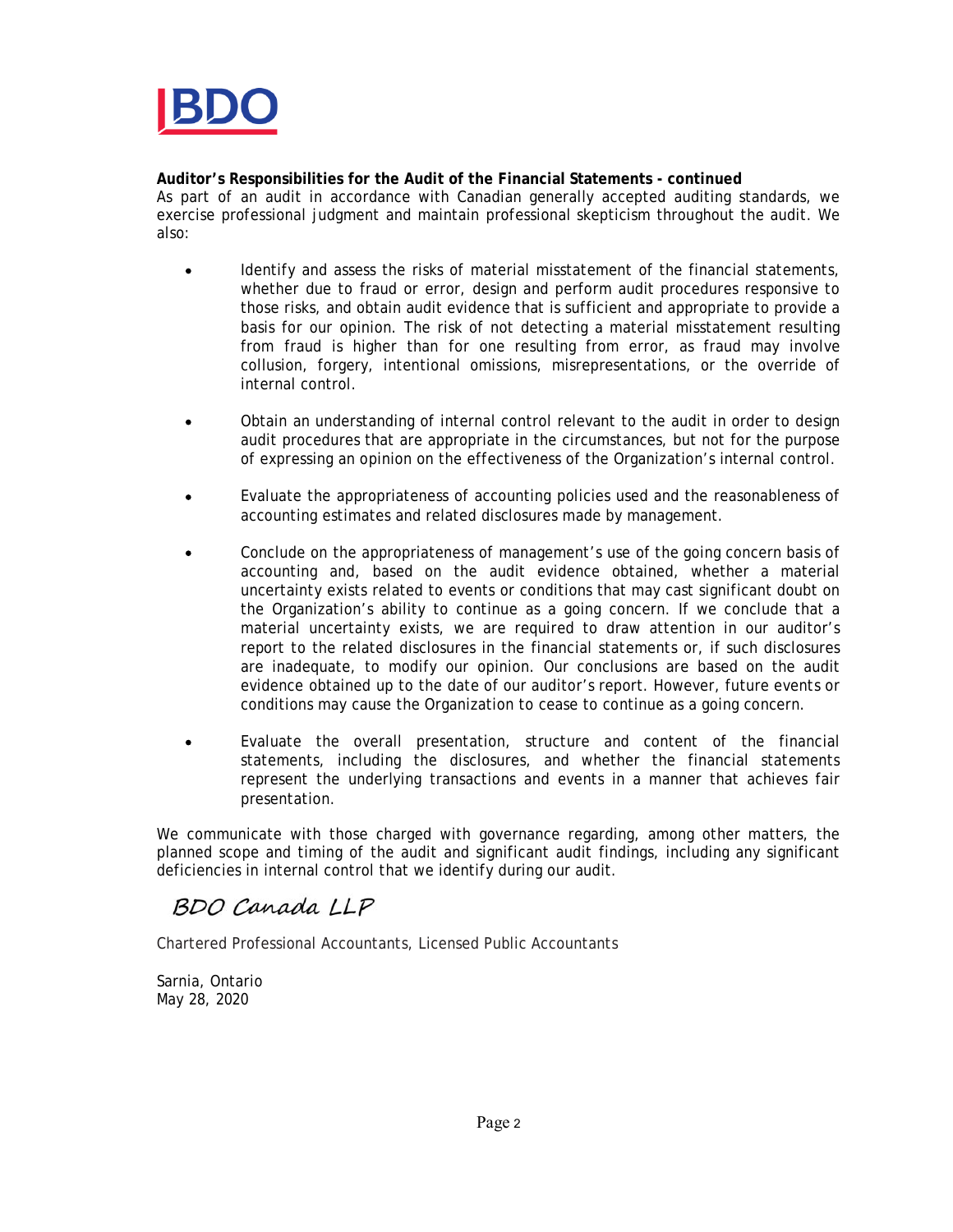#### **LAMBTON AREA WATER SUPPLY SYSTEM STATEMENT OF FINANCIAL POSITION FOR THE YEAR ENDED DECEMBER 31, 2019**

|                                                  | 2019<br><b>ACTUAL</b><br>\$ | 2018<br><b>ACTUAL</b><br>\$ |
|--------------------------------------------------|-----------------------------|-----------------------------|
|                                                  |                             |                             |
| <b>FINANCIAL ASSETS</b>                          |                             |                             |
| Cash (Note 3)                                    | 10,214,734                  | 7,182,355                   |
| <b>Accounts Receivable</b>                       | 630,119                     | 559,843                     |
|                                                  |                             |                             |
| <b>Total Financial Assets</b>                    | 10,844,853                  | 7,742,198                   |
|                                                  |                             |                             |
| <b>LIABILITIES</b>                               |                             |                             |
| Accounts Payable and Accruals                    | 252,841                     | 58,214                      |
|                                                  |                             |                             |
| <b>NET FINANCIAL ASSETS</b>                      |                             |                             |
|                                                  | 10,592,012                  | 7,683,984                   |
| <b>NON-FINANCIAL ASSETS</b>                      |                             |                             |
| Tangible Capital Assets - Net (Schedule 1 and 2) | 86,748,811                  | 86,596,640                  |
|                                                  |                             |                             |
|                                                  |                             |                             |
| <b>Accumulated Surplus (Schedule 3)</b>          | 97,340,823                  | 94,280,624                  |

The accompanying notes and schedules are an integral part of this financial statement.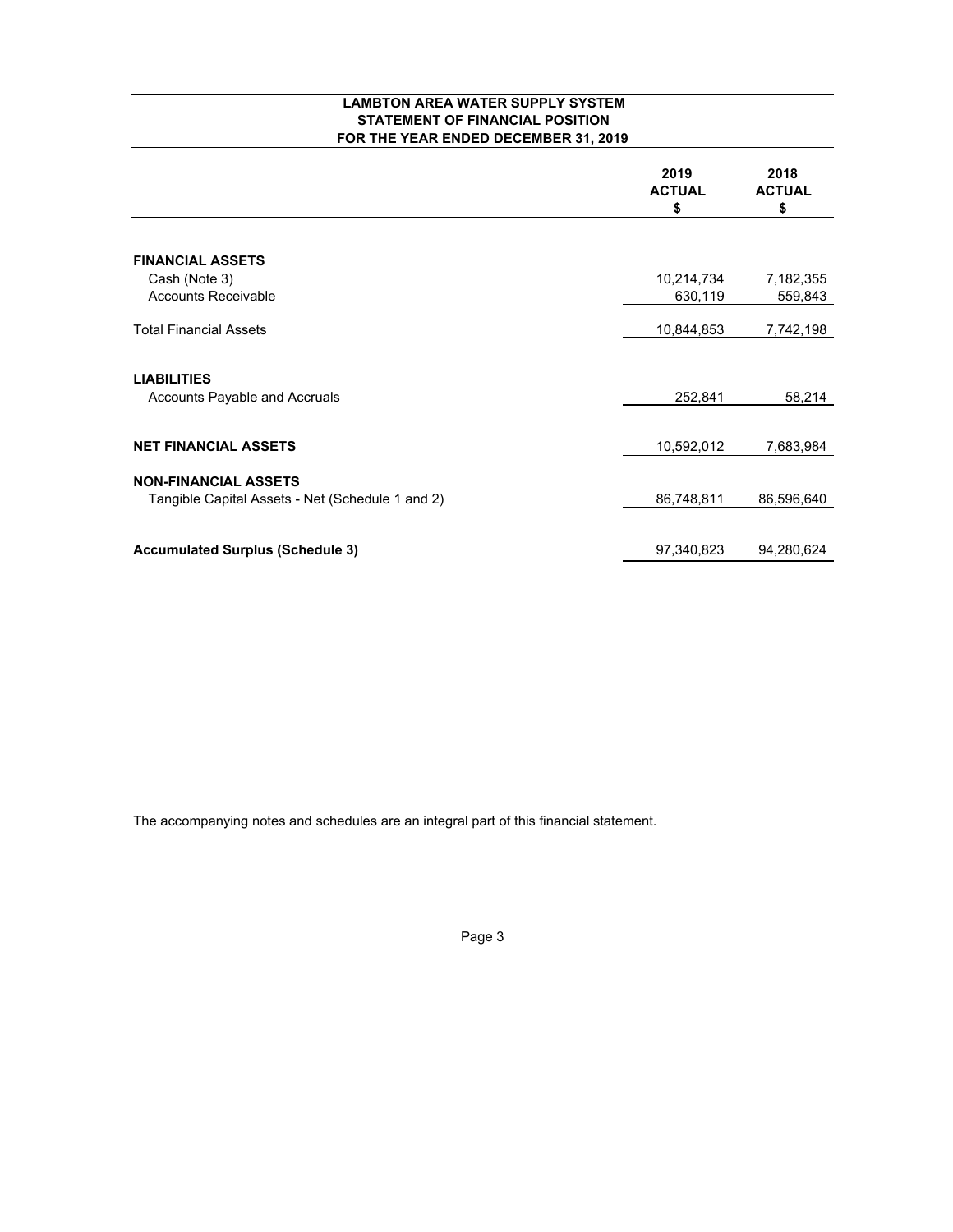#### **LAMBTON AREA WATER SUPPLY SYSTEM STATEMENT OF OPERATIONS FOR THE YEAR ENDED DECEMBER 31, 2019**

|                                                          | 2019<br><b>BUDGET</b><br>\$ | 2019<br><b>ACTUAL</b><br>\$ | 2018<br><b>ACTUAL</b><br>\$ |
|----------------------------------------------------------|-----------------------------|-----------------------------|-----------------------------|
| <b>REVENUE</b>                                           |                             |                             |                             |
| <b>Municipality Recovery</b>                             | 9,580,197                   | 9,580,197                   | 9,581,155                   |
| Interest                                                 | 72,000                      | 228,220                     | 104,859                     |
| <b>Other Revenue</b>                                     | 339,000                     | 197,186                     | 253,511                     |
| <b>Total Revenue</b>                                     | 9,991,197                   | 10,005,603                  | 9,939,525                   |
| <b>EXPENSES</b>                                          |                             |                             |                             |
| <b>Plant Operating</b>                                   | 4,569,143                   | 4,085,452                   | 4,019,749                   |
| <b>Tax Allowance</b>                                     | 190,000                     | 200,143                     | 184,482                     |
| Maintenance                                              |                             |                             |                             |
| <b>Engineering Study</b>                                 | 385,000                     | 141,746                     | 74,554                      |
| Major Maintenance                                        | 240,000                     | 166,864                     | 114,258                     |
| <b>Distribution Repairs</b>                              | 200,000                     | 75,781                      | 211,821                     |
| <b>Facility Maintenance</b>                              |                             | 10,934                      |                             |
| Administration                                           |                             |                             |                             |
| <b>Wages and Benefits</b>                                | 251,500                     | 145,117                     | 306,132                     |
| Legal Fees and Easements                                 | 20,000                      | 18,094                      | 53,349                      |
| <b>Audit Fee</b>                                         | 14,000                      | 14,265                      | 13,834                      |
| Insurance                                                | 21,000                      | 21,773                      | 20,848                      |
| <b>Meals and Travel</b>                                  | 4,000                       | 5,496                       | 4,063                       |
| Membership                                               | 2,000                       | 908                         | 1,332                       |
| <b>Miscellaneous</b>                                     | 2,100                       | 1,428                       | 1,891                       |
| <b>Office Supplies</b>                                   | 3,000                       | 5,137                       | 2,495                       |
| Postage                                                  | 500                         | 180                         | 92                          |
| Advertising and Promotions                               | 200                         | 1,060                       |                             |
| Telephone and Internet                                   | 4,500                       | 5,432                       | 5,320                       |
| <b>Education and Conference</b>                          | 4,000                       | 3,962                       | 4,955                       |
| <b>Computer Software</b>                                 | 16,000                      | 32,693                      | 21,275                      |
| <b>GIS/IT Consulting</b>                                 | 4,700                       | 4,744                       | 8,460                       |
| <b>Vehicle Costs</b>                                     | 12,500                      |                             | 2,028                       |
| <b>St.Clair Conservation Consulting</b>                  | 30,000                      | 28,160                      |                             |
| Amortization                                             | 1,976,035                   | 1,976,035                   | 1,952,098                   |
| <b>Total Expenses</b>                                    | 7,950,178                   | 6,945,404                   | 7,003,036                   |
| <b>ANNUAL SURPLUS</b>                                    | 2,041,019                   | 3,060,199                   | 2,936,489                   |
| <b>ACCUMULATED SURPLUS, beginning of the year</b>        | 94,280,624                  | 94,280,624                  | 91,344,135                  |
| <b>ACCUMULATED SURPLUS, end of the year (Schedule 3)</b> | 96,321,643                  | 97,340,823                  | 94,280,624                  |

The accompanying notes and schedules are an integral part of this financial statement.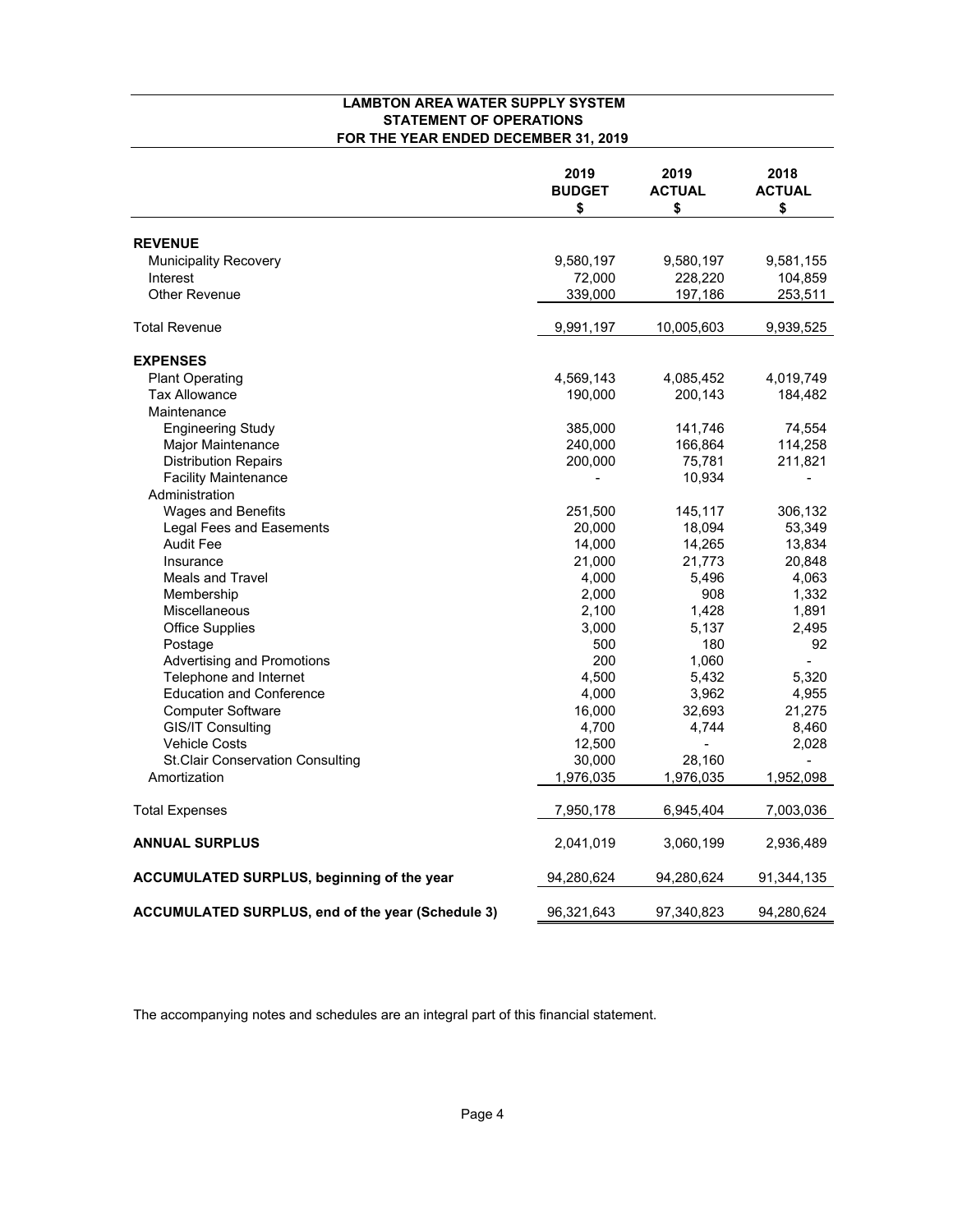#### **LAMBTON AREA WATER SUPPLY SYSTEM STATEMENT OF CHANGE IN NET FINANCIAL ASSETS FOR THE YEAR ENDED DECEMBER 31, 2019**

|                                                                                   | 2019<br><b>BUDGET</b><br>\$ | 2019<br><b>ACTUAL</b><br>\$ | 2018<br><b>ACTUAL</b>  |
|-----------------------------------------------------------------------------------|-----------------------------|-----------------------------|------------------------|
| <b>ANNUAL SURPLUS</b>                                                             | 2,041,019                   | 3,060,199                   | 2,936,489              |
| Amortization of Tangible Capital Assets<br>Acquisition of Tangible Capital Assets | 1.976.036<br>(5,225,000)    | 1,976,035<br>(2, 128, 206)  | 1,952,098<br>(364,876) |
| <b>Change in Net Financial Assets</b>                                             | (1,207,945)                 | 2,908,028                   | 4.523.711              |
| NET FINANCIAL ASSETS, beginning of the year                                       | 7,683,984                   | 7,683,984                   | 3,160,273              |
| NET FINANCIAL ASSETS, end of the year                                             | 6,476,039                   | 10.592.012                  | 7.683.984              |

The accompanying notes and schedules are an integral part of this financial statement.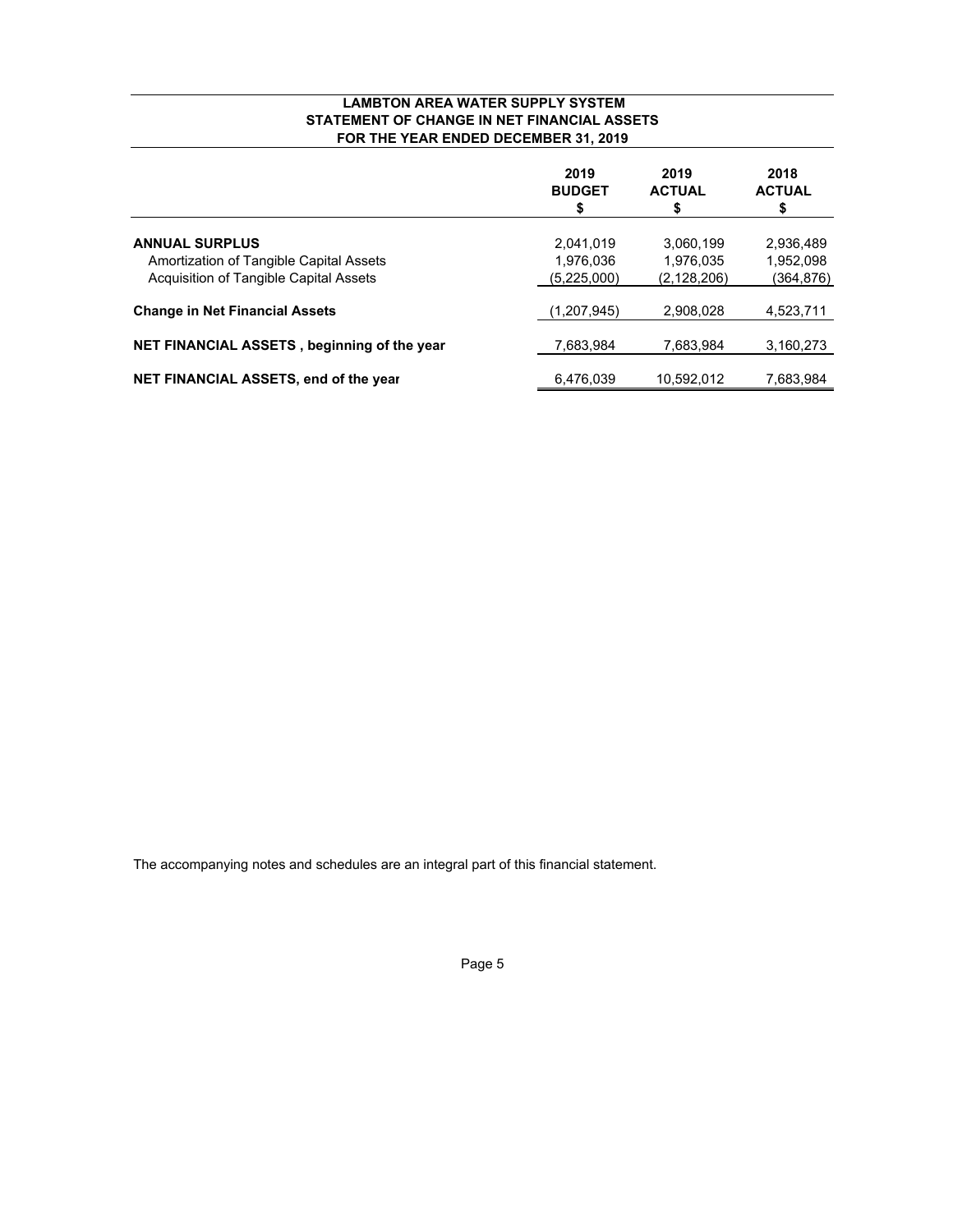#### **LAMBTON AREA WATER SUPPLY SYSTEM STATEMENT OF CASH FLOW FOR THE YEAR ENDED DECEMBER 31, 2019**

|                                              | 2019<br><b>ACTUAL</b><br>\$ | 2018<br><b>ACTUAL</b><br>\$ |
|----------------------------------------------|-----------------------------|-----------------------------|
| <b>OPERATING ACTIVITIES</b>                  |                             |                             |
| <b>Annual Surplus</b>                        | 3,060,199                   | 2,936,489                   |
| Uses(Sources) of Cash:                       |                             |                             |
| <b>Accounts Receivable</b>                   | (70, 276)                   | 80,099                      |
| <b>Accounts Payable</b>                      | 194,627                     | (1,229,541)                 |
|                                              | 124,351                     | (1, 149, 442)               |
| Non-Cash Charges to Operations:              |                             |                             |
| Amortization                                 | 1,976,035                   | 1,952,098                   |
|                                              |                             |                             |
| Cash Provided by Operations                  | 5,160,585                   | 3,739,145                   |
|                                              |                             |                             |
| <b>CAPITAL ACTIVITIES</b>                    |                             |                             |
| Cash Used to Acquire Tangible Capital Assets | (2, 128, 206)               | (364, 876)                  |
|                                              |                             |                             |
| <b>NET CHANGE IN CASH</b>                    | 3,032,379                   | 3,374,269                   |
|                                              |                             |                             |
| CASH, beginning of the year                  | 7,182,355                   | 3,808,086                   |
|                                              |                             |                             |
| CASH, end of the year                        | 10,214,734                  | 7,182,355                   |

The accompanying notes and schedules are an integral part of this financial statement.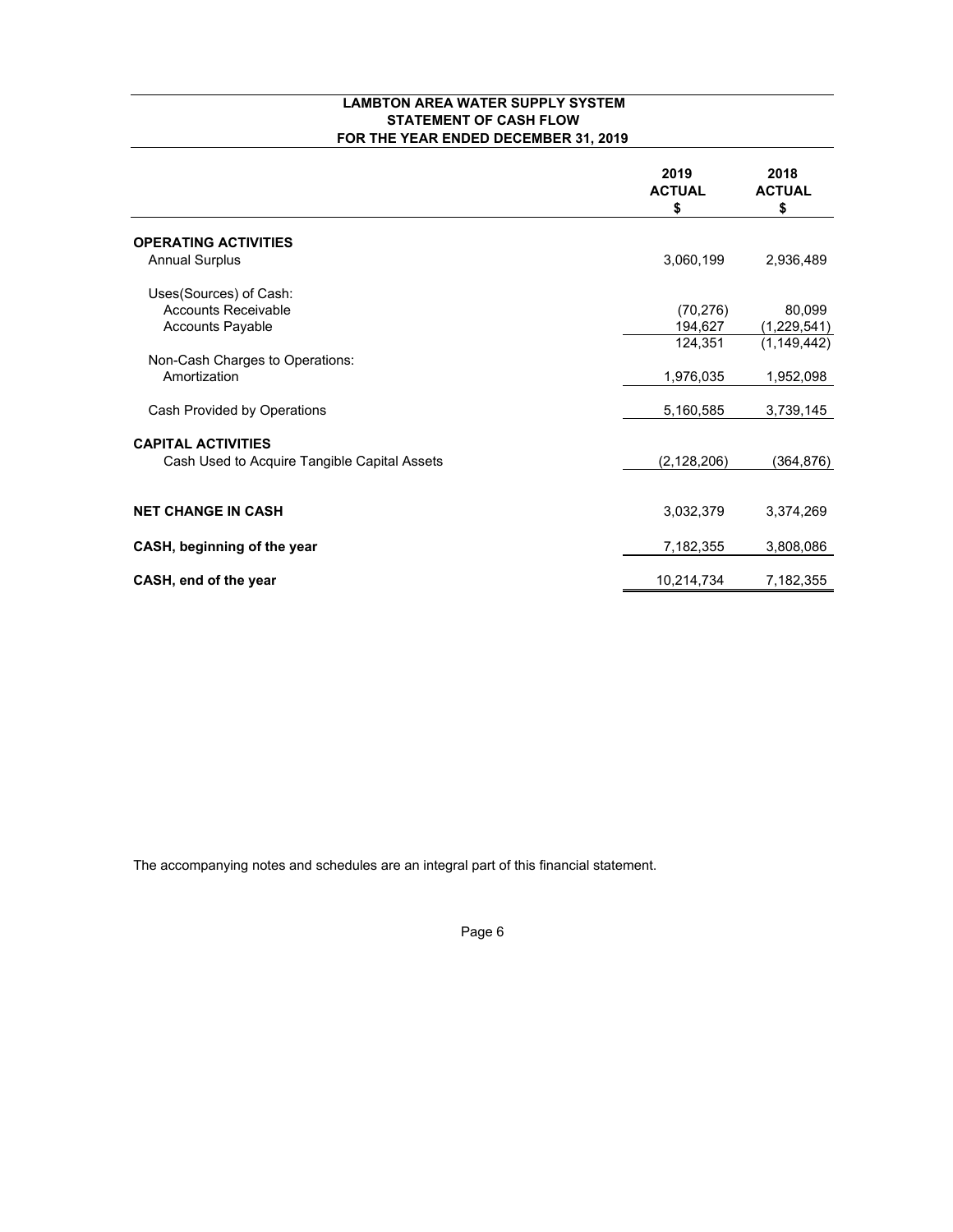### 1. **SUMMARY OF SIGNIFICANT ACCOUNTING POLICIES**

 These financial statements are the representation of management and have been prepared in accordance with generally accepted accounting policies for municipal governments, as recommended by the Public Sector Accounting Board of the Canadian Institute of Chartered Professional Accountants. Since precise determination of many assets and liabilities is dependent upon future events, the preparation of periodic financial statements necessarily involves the use of estimates and approximations. These have been made using careful judgements.

Basis of Accounting (accrual)

- (i) Sources of financing and expenditures are reported on the accrual basis of accounting.
- (ii) The accrual basis of accounting recognizes revenues as they become available and measurable; expenditures are recognized as they are incurred and measurable as a result of receipt of goods or services and the creation of a legal obligation to pay.
- (iii) Non-Financial Assets

Non-financial assets are not available to discharge existing liabilities and are held for use in the provision of services. They have useful lives extending beyond the current year, and are not intended for sale in the ordinary course of operations. The change in non-financial assets during the year, together with excess of revenues over expenses, provides the Change in Net Financial Assets for the year.

(a) Tangible Capital Assets

Tangible capital assets are recorded at cost, which includes all amounts that are directly attributable to acquisition, construction, development or betterment of the asset, less accumulated amortization. The cost, less residual value, of the tangible capital assets is amortized on a straight-line basis over their estimated useful lives as follows:

| Land Improvements            | 15 to 25 years  |
|------------------------------|-----------------|
| Equipment                    | 10 years        |
| <b>Facilities</b>            | 15 to 100 years |
| Environmental Infrastructure | 75 to 115 years |

Amortization is charged commencing the year after acquisition. Assets under construction are not amortized until the asset is available for productive use.

(iv) Revenue Recognition

Municipality recovery revenue is recognized in the year that the service relates to. Municipality recoveries for water use are based on annual budgeted amounts as determined with reference to anticipated operating and capital costs. Interest is recorded as revenue when earned.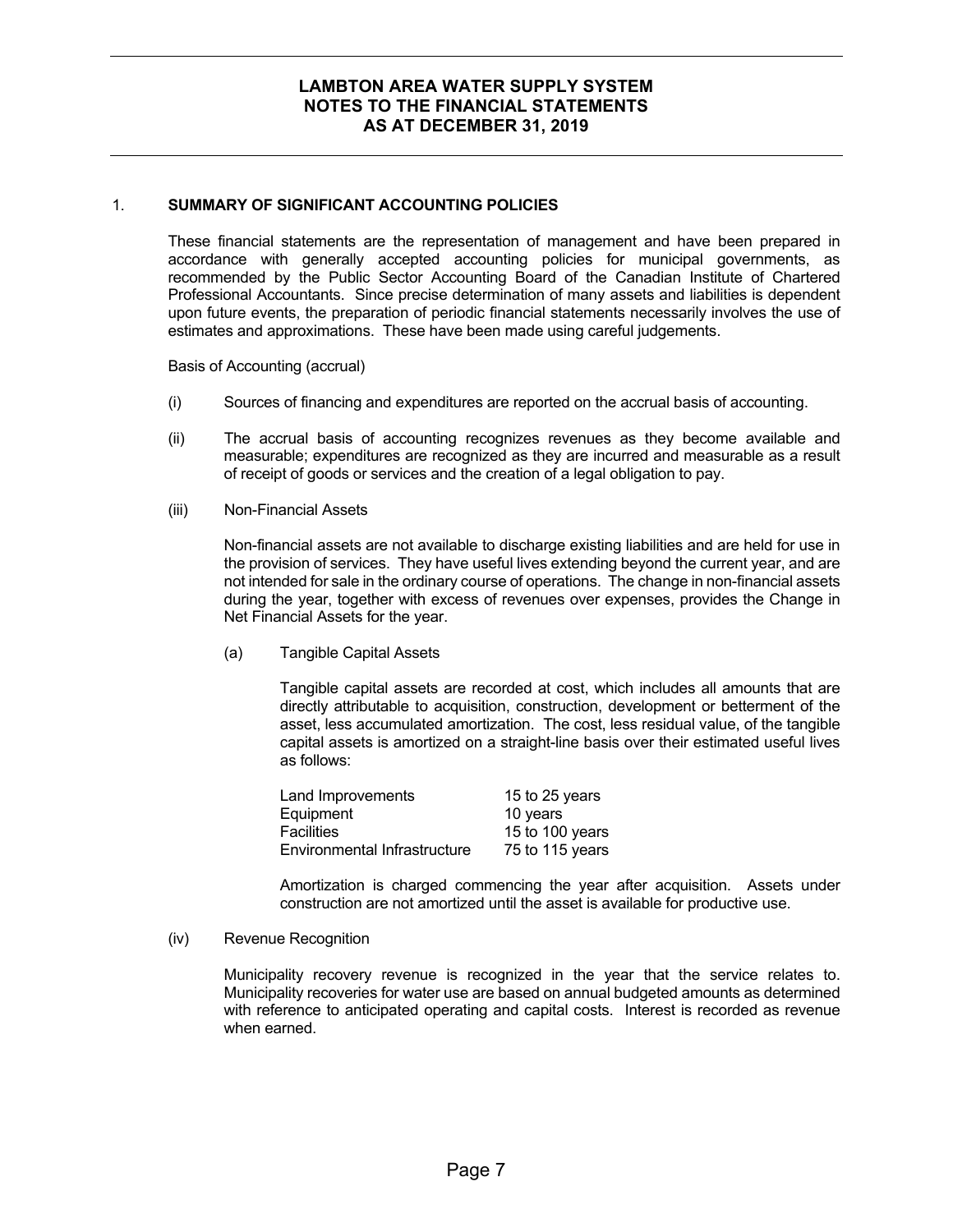## 1. **SUMMARY OF SIGNIFICANT ACCOUNTING POLICIES - continued**

#### (v) Liability for Contaminated Sites

A contaminated site is a site at which substances occur in concentrations that exceed the maximum acceptable amounts under an environmental standard. Sites that are currently in productive use are only considered a contaminated site if an unexpected event results in contamination. A liability for the remediation of contaminated sites is recognized when the organization is directly responsible or accepts responsibility; it is expected that future economic benefits will be given up; and a reasonable estimate of the amount can be made. The liability includes all costs directly attributable to remediation activities including post remediation operation, maintenance and monitoring. The liability is recorded net of any expected recoveries. At December 31, 2019, the Board has not identified any instances that meet the criteria for a liability for contaminated sites.

#### 2. **NATURE OF REPORTING ENTITY**

 In 1998, the participating municipalities received a draft Notice of Transfer for the Lambton Area Water Supply System pursuant to Section 5 of the Municipal Water and Sewage Transfer Act, 1997.

 Under the transfer order the works, properties and all assets, liabilities, rights and obligations of the system have been conveyed, assigned and transferred jointly to the following participating municipalities: The Corporation of the City of Sarnia, The Corporation of the Municipality of Lambton Shores (formally The Corporation of the Town of Bosanquet and The Corporation of the Town of Forest), The Corporation of the Township of St. Clair (formally The Corporation of the Township of Moore and The Corporation of the Township of Sombra), The Corporation of the Town of Plympton-Wyoming (formally The Corporation of the Township of Plympton and The Corporation of the Village of Wyoming), The Corporation of the Village of Point Edward, and The Corporation of the Township of Warwick. As long as a participating municipality is serviced by the works, each will have an undivided beneficial ownership interest in the works as tenant in common with all other municipalities jointly. The proportion that each municipality's interest bears to the total of the municipalities' interest shall be in the same ratio that the quantity of water supplied from the works to the municipality at any time and from time to time bears to the total quantity of water supplied to all the municipalities at such time.

 A joint board of management was established to govern the management of the water supply system. The joint board of management is comprised of one representative from each of the participating municipalities. The representative for The Corporation of the City of Sarnia has 5 votes, The Corporation of the Township of St. Clair has 2 votes, and all other representatives have one vote each.

## 3. **CASH**

 The Board's cash is held at one Canadian chartered bank and earns interest based on the monthly average prime rate less 1.65%. An operating line of credit was available by way of bank overdraft in the amount of \$50,000 as at December 31, 2019. NIL has been drawn on this line of credit as of December 31, 2019.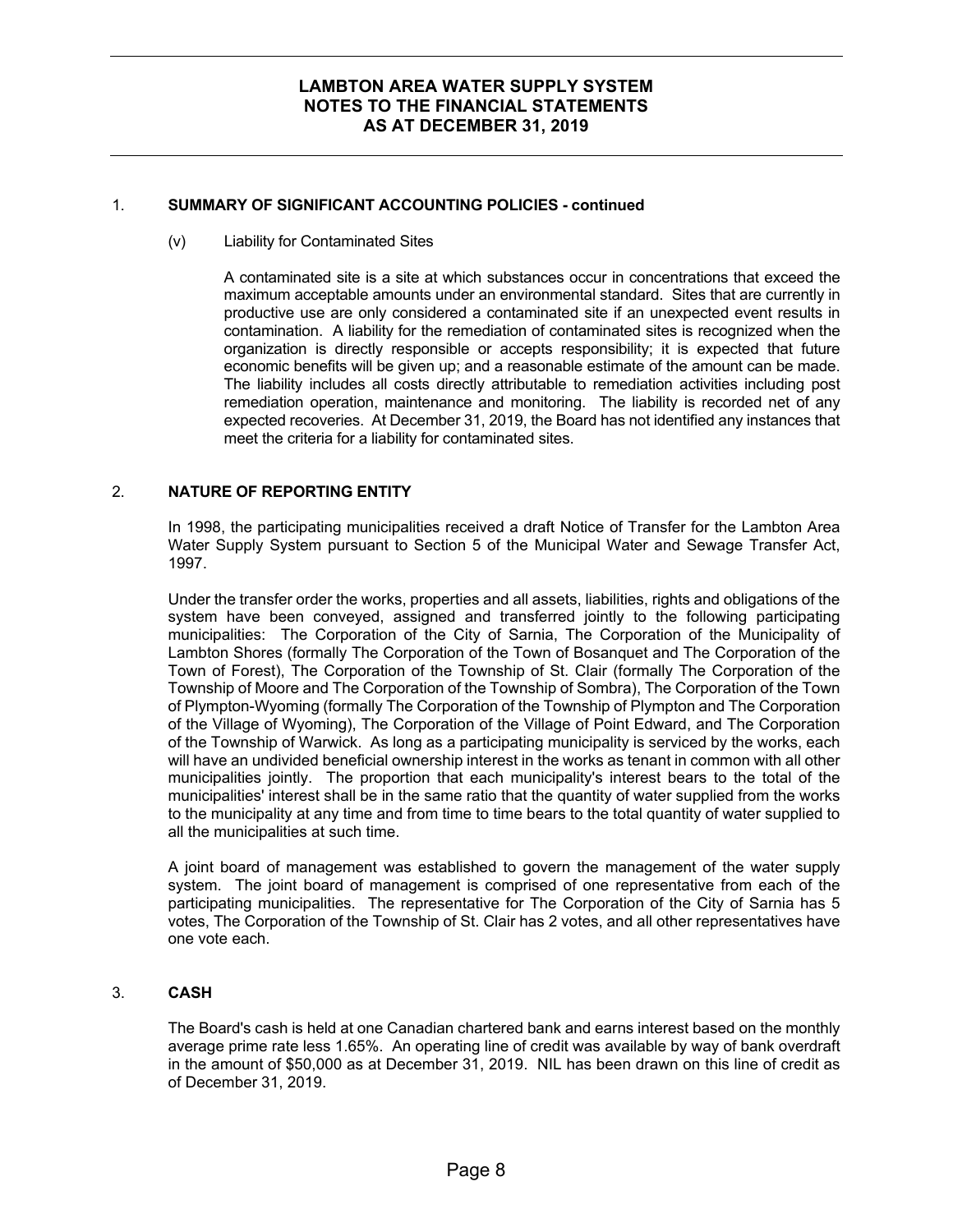#### 4. **RESERVES**

The reserve has been established for future capital repairs and replacement.

#### 5. **PENSION AGREEMENTS**

 The Organization makes contributions to the Ontario Municipal Employees Retirement Fund (OMERS), which is a multi-employer plan, on behalf of 1 member of its staff. The plan is a defined benefit plan which specifies the amount of the retirement benefit to be received by the employees based on the length of service and rates of pay. Employees and employers contribute jointly to the plan.

 The Administration Corporation Board of Directors, representing plan members and employers, is responsible for overseeing the management of the pension plan, including investment of the plan assets and administration of the benefits. OMERS provides pension services to over 500,000 active and retired members and approximately 1,000 employers. Each year an independent actuary determines the funding status of OMERS Primary Pension Plan (the Plan) by comparing the actuarial value of invested assets to the estimated present value of all pension benefits that members have earned to date. The most recent actuarial valuation of the Plan was conducted at December 31, 2019. The results of this valuation disclosed total actuarial liabilities of \$106,400 million in respect of benefits accrued for services with actuarial assets at that date of \$103,000 million indicating an actuarial deficit of \$3,400 million. Ongoing adequacy of the current contribution rates will need to be monitored as fluctuations in the financial markets may lead to increased future funding requirements.

 Because OMERS is a multi-employer pension plan, any pension plan surpluses or deficits are a joint responsibility of Ontario municipal organizations and their employees. As a result, the Organization does not recognize any share of the OMERS pension surplus or deficit. The amount contributed to OMERS for 2019 was \$11,935 (2018 - \$25,285) for current service and is included as an expenditure on the Statement of Operations. The OMERS Board rate was 9.0% to 14.6% depending on income level for 2019 (2018 - 9.0% to 14.6% depending on income level).

 The Organization made no contribution under the past services provisions of the OMERS Agreement.

#### 6. **EXPENDITURE BY OBJECT**

Total expenditures for the year reported on the Statement of Operations are as follows:

|                                                 | 2019                    | 2018                    |
|-------------------------------------------------|-------------------------|-------------------------|
| Wages and employee benefits<br><b>Materials</b> | 145,117<br>\$<br>82,813 | 306,132<br>\$<br>72,759 |
| Contracted services<br>Amortization             | 4,741,439<br>1,976,035  | 4,672,047<br>1,952,098  |
| Total                                           | \$6,945,404             | 7,003,036               |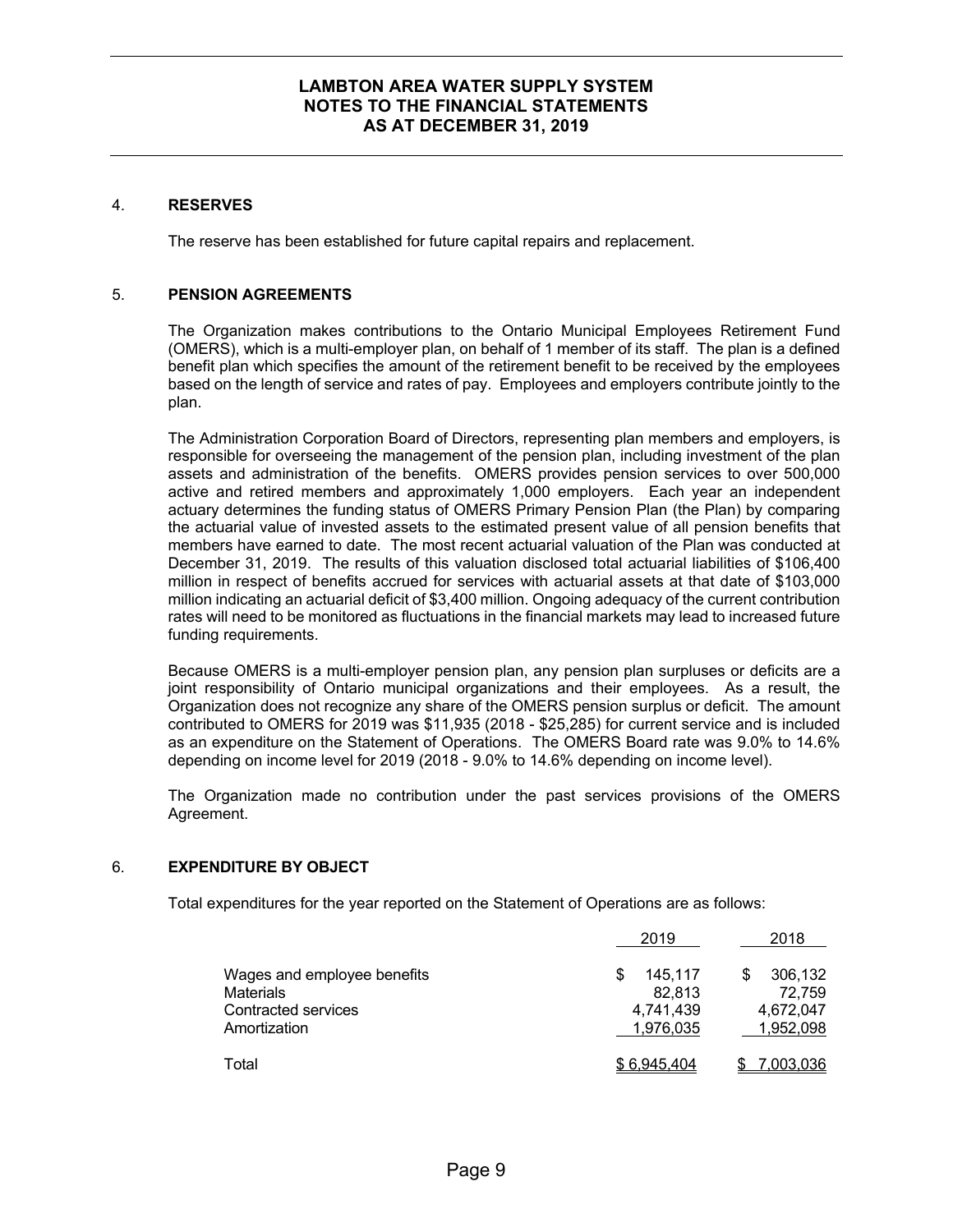#### 7. **COMMITMENTS**

 In 2018 and prior, \$359,479 was spent on LAWSS radio and SCADA PLC upgrade project including pre-purchase of radio and PLC components. An additional \$377,380 was spent in 2019 on engineering fees and construction. It is expected that an additional \$46,500 will be spent in 2020 to install the radio and PLC components.

 The Lambton Area Water Supply System is committed to replacing the main plant emergency backup generator system and main plant 5kV switchgear by the end of 2020. An Engineering firm has been hired to develop a RFP for the installation portion. To date funds spent total \$1,486,887 with the remaining \$4,279,113 to be spent in 2020 to complete the project and the project's total budget is \$5,766,000.

 The Lambton Area Water Supply System is committed to rebuilding the 36" Ross valve at West Lambton Pumping Station by the end of 2020. The project has been contracted to OCWA to do all project management for Ross Valve. This valve was previously mislabeled as 32".

 The Lambton Area Water Supply System is committed to developing an overall plan to update the control systems at LAWSS in 2020. The SCADA Upgrade Master Plan, indicated as PLC Upgrade Project on the 2020 Budget, is estimated at \$150,000.

The Lambton Area Water Supply system is committed to upgrading the Water Treatment Plant's PLC Conversion system. The project is estimated at \$150,000 including engineering.

The Lambton Area Water Supply system is committed to get engineering designs for 5kV Motor Control Groups A & B, Water Treatment Plant Main Plant HVAC Repair, West Lambton Pumping Station reservoir rehabilitation and Indian Road Water Tower rehabilitation. The project is estimated at \$351,000.

The Lambton Area Water Supply system is committed to upgrading Distribution for Field Gate to 4G Network. The project is estimated at \$75,000.

The Lambton Area Water Supply system is committed to six Engineering studies in 2020. The studies are for the following: LAWSS Master Plan rebuild, Conditional Assessments for Port Lambton standpipe & Watford standpipe, Jacob's Loop, Corrosion control study with impact to municipalities, Watermain condition assessment and Environmental assessment on Twinning and Grid Reinforcement. The various engineering studies are estimated at \$833,000.

#### 9. **SUBSEQUENT EVENTS**

 Subsequent to year-end, the impact of COVID-19 in Canada and on the global economy increased significantly. In response, the Organization implemented protective measures in compliance with the Public Health Agency of Canada (PHAC) to safeguard the health and wellbeing of the Organization as well as its customers and suppliers. Additionally, major capital projects have been delayed due to the restrictions imposed by PHAC to cease all non-essential work. At this time, the full potential impact of COVID-19 on the entity is not known.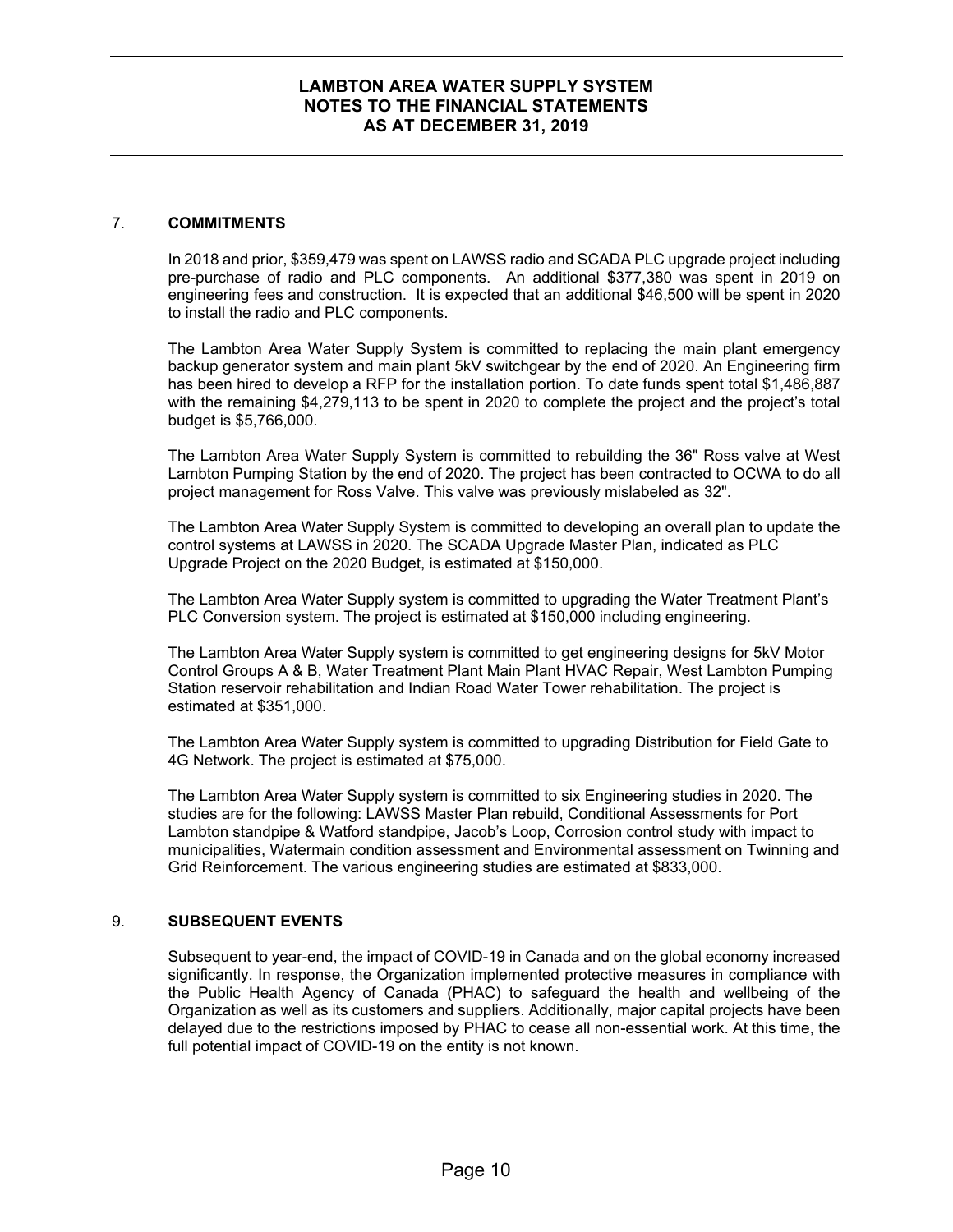# **Tangible Capital Assets (Schedule 1) Lambton Area Water Supply System 2019**

|                                                                           |                                           | Land         |              |                     | Environmental            | Work In        |                         |             |
|---------------------------------------------------------------------------|-------------------------------------------|--------------|--------------|---------------------|--------------------------|----------------|-------------------------|-------------|
|                                                                           | Land                                      | Improvements | Equipment    | <b>Facilities</b>   | Infrastructure           | Progress       | 2019 Actual             | 2018 Actual |
| Cost<br>BALANCE, beginning of the year                                    | $\boldsymbol{\mathsf{S}}$<br>1,272,202 \$ | 675,133      | 80,777<br>\$ | 46,475,402 \$<br>\$ | 84,462,652 \$            | 1,060,783      | 134,026,949<br>\$<br>\$ | 133,662,073 |
| Add:<br>Additions during the year                                         |                                           |              |              | 353,274             | $\overline{\phantom{a}}$ | 1,822,753      | 2,176,027               | 1,834,584   |
| Less:<br>Transfers during the year                                        |                                           |              |              |                     |                          | (47, 821)      | (47, 821)               | (1,469,708) |
| BALANCE, end of the year                                                  | 1,272,202                                 | 675,133      | 80,777       | 46,828,676          | 84,462,652               | 2,835,715      | 136,155,155             | 134,026,949 |
| <b>ACCUMULATED AMORTIZATION</b><br>BALANCE, beginning of the year<br>Add: |                                           | 637,737      | 41,599       | 21,712,726          | 25,038,247               |                | 47,430,309              | 45,478,211  |
| Amortization during the year                                              |                                           | 14,103       | 4,353        | 1,115,037           | 842,542                  |                | 1,976,035               | 1,952,098   |
| Less:<br>Accumulated amortization on disposals                            |                                           |              |              |                     |                          |                |                         |             |
| <b>Adjustment Prior Year</b>                                              |                                           |              |              |                     |                          |                |                         |             |
| BALANCE, end of the year                                                  | $\blacksquare$                            | 651,840      | 45,952       | 22,827,763          | 25,880,789               | $\blacksquare$ | 49,406,344              | 47,430,309  |
| <b>NET BOOK VALUE OF</b><br><b>TANGIBLE CAPITAL ASSETS</b>                | 1,272,202 \$                              | 23,293       | 34,825       | 24,000,913<br>৾ঌ    | 58,581,863               | $2,835,715$ \$ | 86,748,811<br>ა         | 86,596,640  |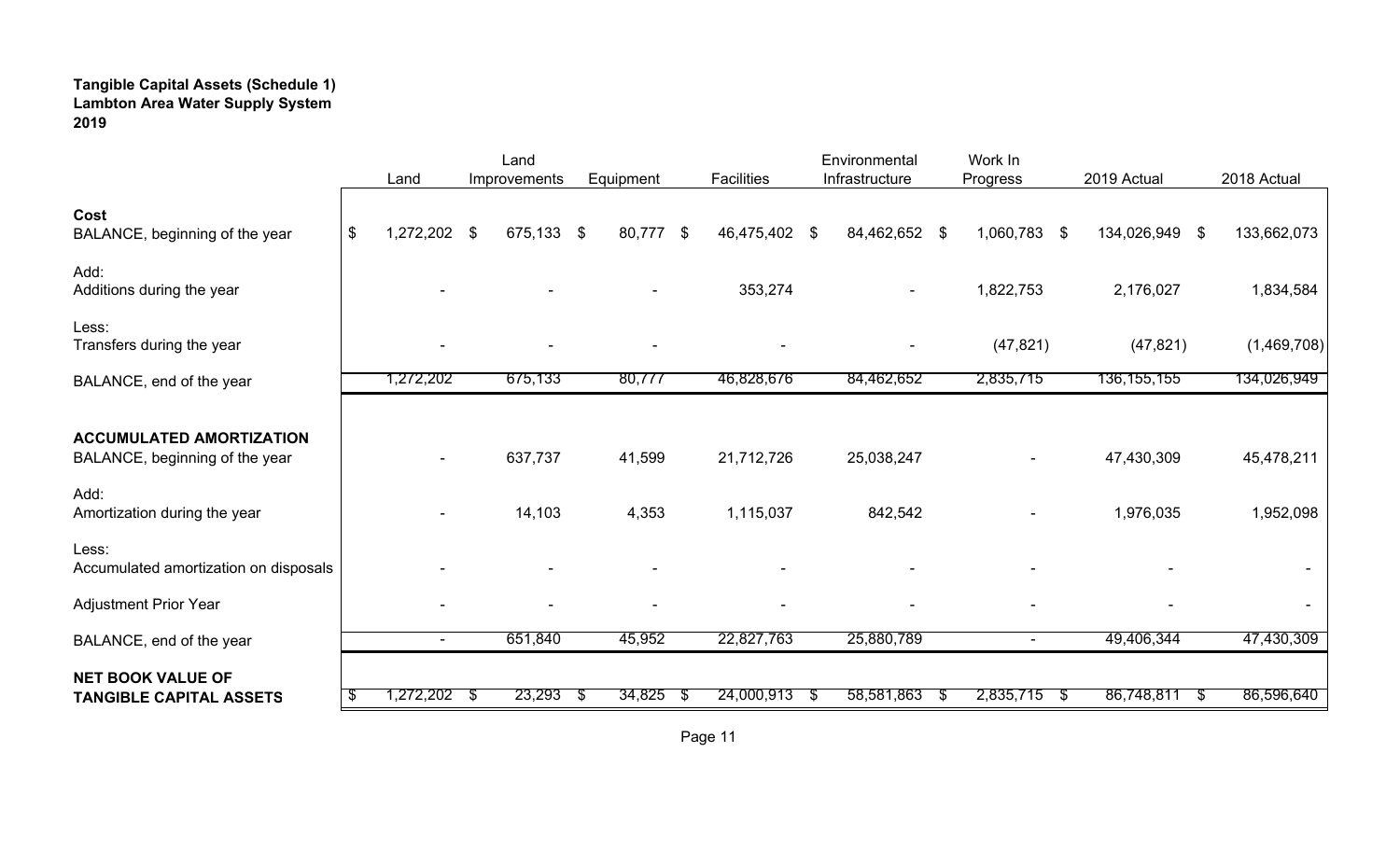# **Tangible Capital Assets (Schedule 2) Lambton Area Water Supply System 2018**

|                                                                   | Land               |   | Land<br>Improvements |    | Equipment | <b>Facilities</b> | Environmental<br>Infrastructure |    | Work In<br>Progress |    | 2018 Actual    |    | 2017 Actual |
|-------------------------------------------------------------------|--------------------|---|----------------------|----|-----------|-------------------|---------------------------------|----|---------------------|----|----------------|----|-------------|
| Cost<br>BALANCE, beginning of the year                            | \$<br>1,272,202 \$ |   | 675,133              | \$ | 80,777 \$ | 44,782,995        | \$<br>84,462,652                | S. | 2,388,314 \$        |    | 133,662,073 \$ |    | 132,012,983 |
| Add:<br>Additions during the year                                 |                    |   |                      |    |           | 1,692,407         |                                 |    | 142,177             |    | 1,834,584      |    | 2,287,053   |
| Less:<br>Transfers during the year                                |                    |   |                      |    |           |                   |                                 |    | (1,469,708)         |    | (1,469,708)    |    | (637, 963)  |
| BALANCE, end of the year                                          | 1,272,202          |   | 675,133              |    | 80,777    | 46,475,402        | 84,462,652                      |    | 1,060,783           |    | 134,026,949    |    | 133,662,073 |
| <b>ACCUMULATED AMORTIZATION</b><br>BALANCE, beginning of the year |                    |   | 623,634              |    | 36,158    | 20,622,714        | 24, 195, 705                    |    |                     |    | 45,478,211     |    | 43,613,389  |
| Add:<br>Amortization during the year                              |                    |   | 14,103               |    | 5,442     | 1,090,011         | 842,542                         |    |                     |    | 1,952,098      |    | 1,916,199   |
| Less:<br>Accumulated amortization on disposals                    |                    |   |                      |    |           |                   |                                 |    |                     |    |                |    | (51, 377)   |
| <b>Adjustment Prior Year</b>                                      |                    |   |                      |    |           |                   |                                 |    |                     |    |                |    |             |
| BALANCE, end of the year                                          |                    |   | 637,737              |    | 41,599    | 21,712,726        | 25,038,247                      |    |                     |    | 47,430,309     |    | 45,478,211  |
| <b>NET BOOK VALUE OF</b><br><b>TANGIBLE CAPITAL ASSETS</b>        | 1,272,202          | ъ | 37,396               | ৬  | 39,178    | 24,762,676        | 59,424,405                      |    | 1,060,783           | ্ঠ | 86,596,640     | აა | 88,183,862  |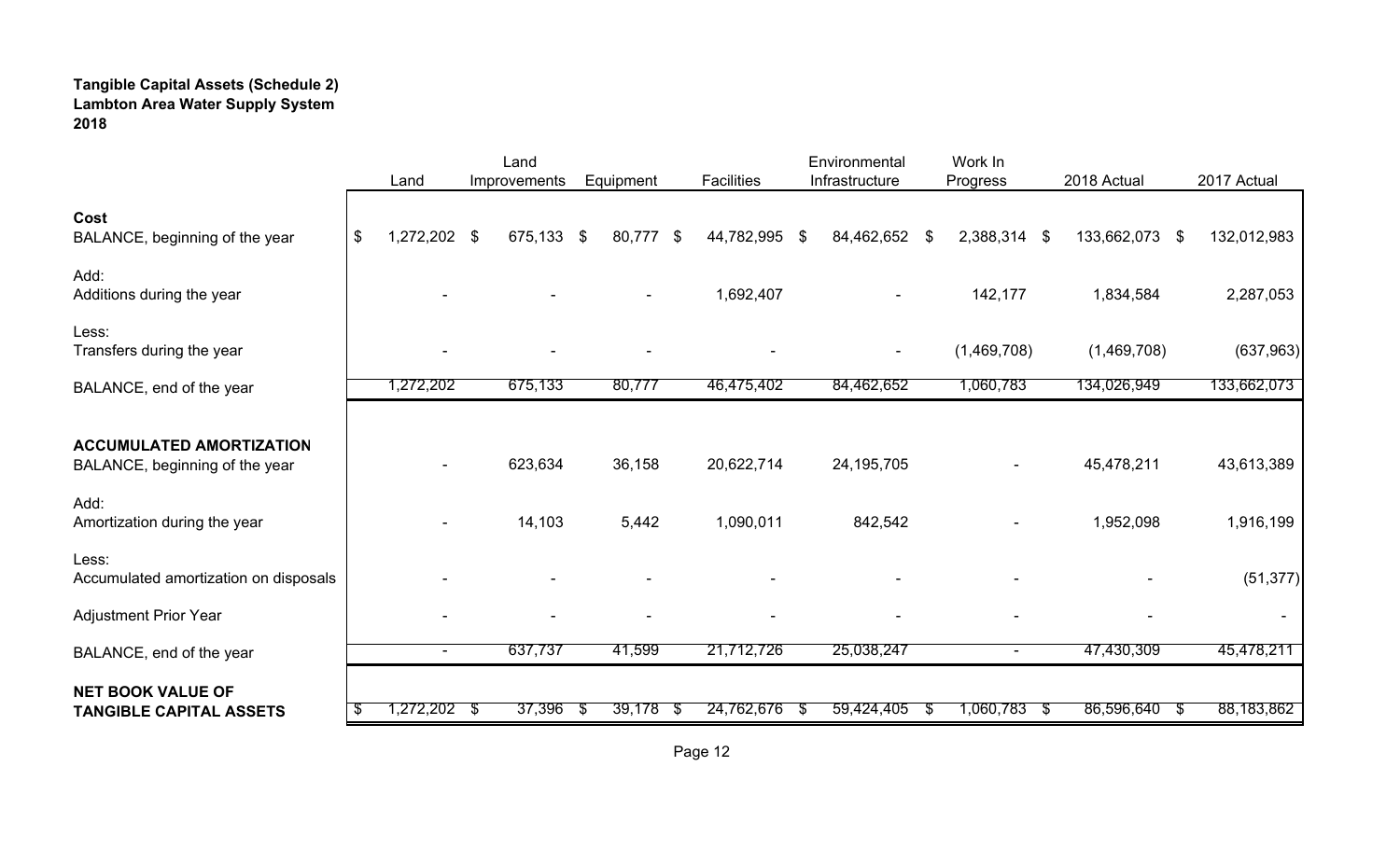#### **LAMBTON AREA WATER SUPPLY SYSTEM SCHEDULE OF ACCUMULATED SURPLUS(SCHEDULE 3) FOR THE YEAR ENDED DECEMBER 31, 2019**

|                                                         | 2019<br><b>ACTUAL</b> | 2018<br><b>ACTUAL</b> |
|---------------------------------------------------------|-----------------------|-----------------------|
| <b>RESERVES (Schedule 4)</b>                            | 10,592,012            | 7,683,984             |
| <b>SURPLUSES</b><br>Invested in Tangible Capital Assets | 86,748,811            | 86,596,640            |
| <b>ACCUMULATED SURPLUS</b>                              | 97,340,823            | 94,280,624            |